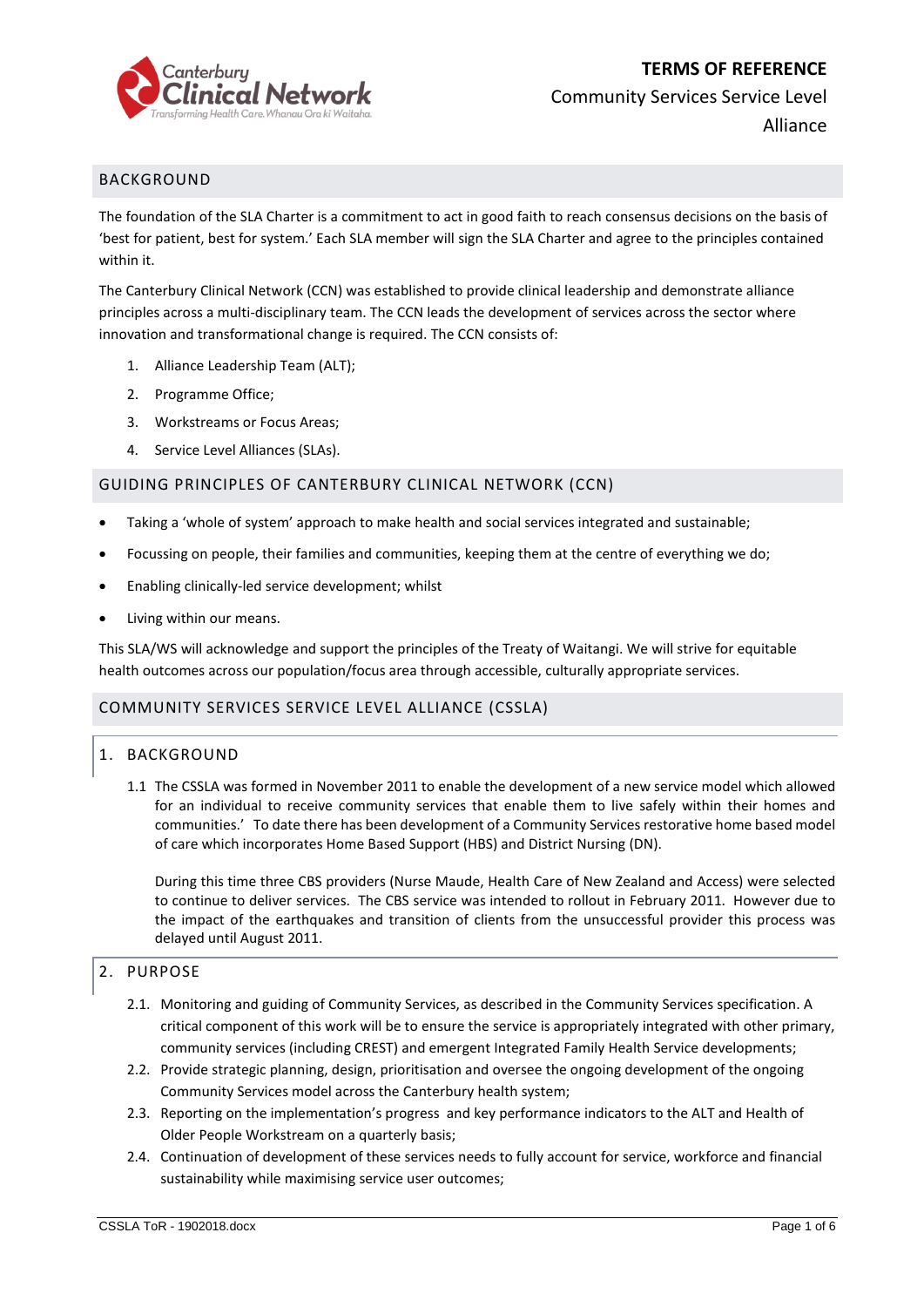- 2.5. Ongoing development of funding model, allocation and available resources from a range of sources;
- 2.6. Any recommendations for a change of funding allocation will need to go back to Planning and Funding for approval;
- 2.7. All recommendations for a change of funding approach will need to go back to ALT for approval.

## 3. SERVICE VISION

- 3.1. The service includes home and community support services (inclusive of community nursing services) for people who need support whether on a short or long term basis in their homes and community.
- 3.2. Services will align with the strategic objectives of:
	- The New Zealand Health Strategy 2000
	- New Zealand Health Of Older People Strategy 2002
	- The New Zealand Disability Strategy 2001
	- Primary Health Care Strategy 2001
	- He Korowai Oranga Maori Health Strategy -2002
	- The Pacific Health and Disability Action Plan 2002
- 3.3. The vision is a flexible service that:
	- Is service user driven focusing on peoples decision making and goal attainment relating to being able to enable people to live at home and participate in community
	- Is inclusive of family/whanau and other natural supports;
	- Supports an integrated continuum of care by linking to both primary and secondary care.
	- The aim is for a person to receive community services that enable them to live safely within their homes and communities and for them to take part in activities that supports and strengthen this objective
- 3.4. This objective will be achieved through:
	- The promotion of recovery and return to independent living (self-care) through outcome focus, support services based on assessed need of the service user and family/whanau and other natural supports;
	- Flexible, integrated and responsive services;
	- Pro-active interventions to prevent or delay physical, psychological and social deterioration.
	- Services are to incorporate and facilitated comfortable and dignified end of life based on informed choices and to consider participation of advanced care planning when needed.

## 4. SERVICE TARGETS

4.1. Key Performance Indicators will align with the frail elderly pathway initiative.

### *Previous Service Targets*

*The Key Performance Indicators will be further developed once information is available from the Frail Elderly Pathway, Health of Older People Workstream outcomes framework and the service development work from the Long Term Conditions Chronic Health Clients and the CDHB wide systems framework including rural*

## 5. MANDATE

- 5.1. The SLA has the mandate to review current community service activities with the intention of identifying and recommend areas needing increased efficiencies and/or improved service levels;
- 5.2. Members have the authority to meet with relevant stakeholders and service providers to gain information and ideas for improvements;
- 5.3. The SLA will work together with service providers to develop an appropriate funding approach for service delivery.

### 6. SCOPE

- 6.1. In Scope The scope of the service being overseen is described in the specifications for Community Services (previously District Nursing, Short and Long Term Home based Support) and CREST and Long Term Support Chronic Health Conditions (LTSCHC);
- 6.2. Out of Scope Any contracts of service that falls outside the CCN objectives.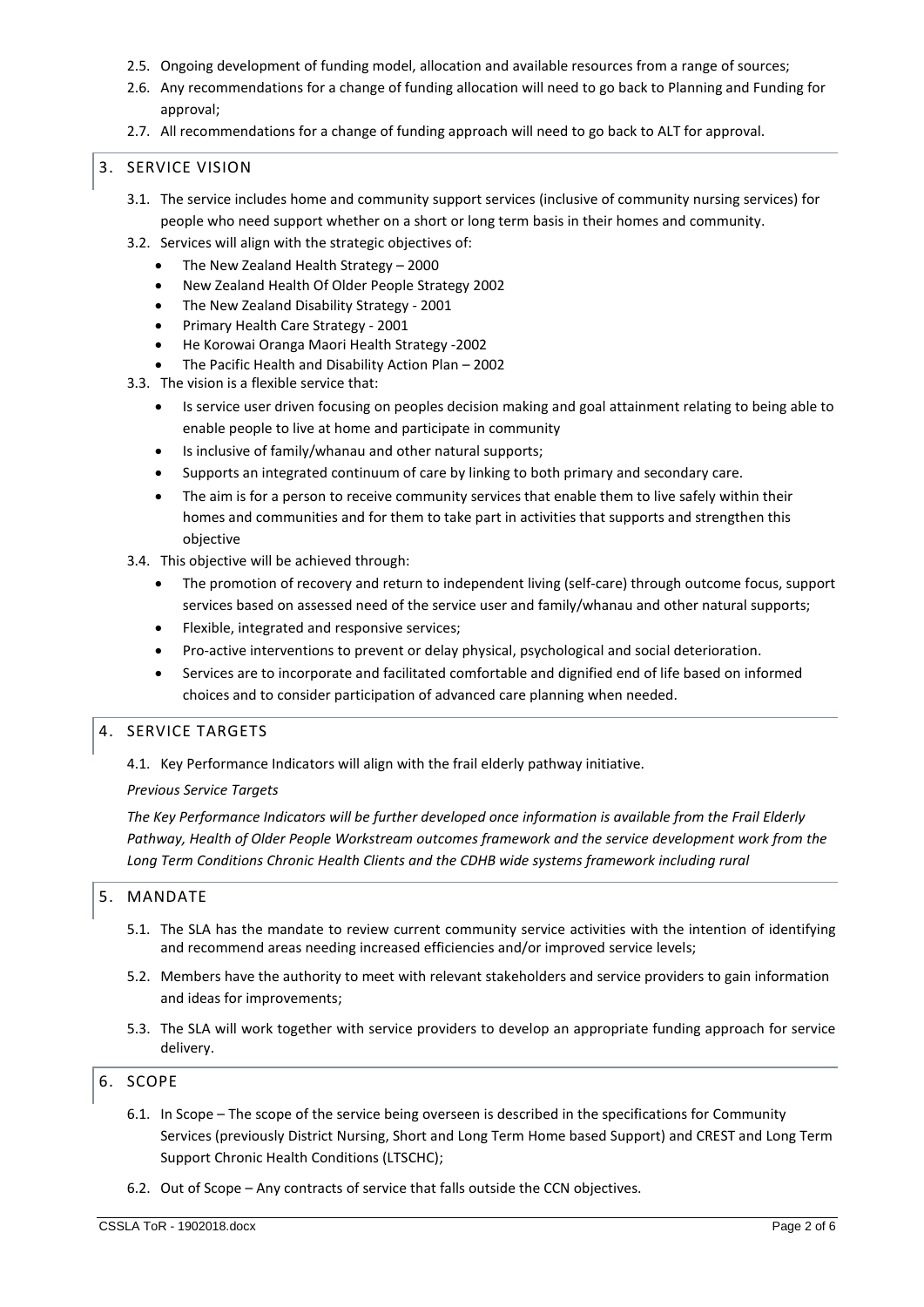## 7. MEMBERSHIP

- 7.1. The membership of the SLA will include professionals and clinicians who participate (e.g. referrers or providers) in the relevant services across urban and rural settings, those who work in key related services, and management from relevant health organisations and others who bring important perspective e.g. consumer, Maori, Pacific, migrant and/or rural voices;
- 7.2. Members are selected not as representatives of specific organisations or communities of interest, but because collectively they provide the range of competencies required for the SLA to achieve success;
- 7.3. The SLA will review membership annually to ensure it remains appropriate;
- 7.4. Membership will include a member of the ALT;
- 7.5. Remuneration for meeting attendance will be as defined in the CCN Remuneration Policy. Attendance lists should be collected and forwarded to the Programme Office for payment;
- 7.6. It is the expectation that a member will be able to attend two-thirds of scheduled meetings annually, unless discussed and agreed with chair;
- 7.7. When a member is absent for more than two consecutive group meetings without prior apology, or if the member is not able to contribute to the good of the group, the chair will consider their membership status for revocation, following discussion with the member or reasonable attempts to contact the member;
- 7.8. Each SLA will be supplied with project management and analytical support through the Programme Office.

# 8. SELECTION OF MEMBERS, CHAIRPERSON AND DEPUTY CHAIRPERSON

- 8.1. New or replacement members will be identified by the SLA for their required skills/expertise. The appointment will require endorsement from the ALT on recommendation from the SLA;
- 8.2. The chair and deputy chair will, in most cases, be nominated by members of the SLA. Where there is more than one nominee for either one or both positions, the election will be put to a vote. In some cases, the role of chair will be appointed by ALT (i.e. an independent chair).

# 9. MEMBERS

The composition of the Community Services SLA is:

| Name(s)                 | Perspective/Expertise                                     |
|-------------------------|-----------------------------------------------------------|
| Andrea Judd             | GP in Kaikoura and on the Kaikoura SLA,                   |
| Carole Evans            | Consumer                                                  |
| <b>Steve Cate</b>       | Regional Manager, HCNZ                                    |
| Glenda Rich             | <b>National Innovations Manager, Access</b>               |
| Sam Powell              | <b>General Manager, Clinical Services, Nurse Maude</b>    |
| Donna Hahn              | Chair. Collaborative Care and Primary Care Liaison;       |
| Ginny Brailsford        | Pharmacist                                                |
| Anne Roche/Val Fletcher | Physician, Community Geriatrician                         |
| Jane Evans              | Clinical Nurse Coordinator - Transfer of Care Nurse, CDHB |
| vacant                  | Professional Leader, Occupational Therapy                 |
| Janice Lavelle          | Service Manager - OPH&R                                   |
|                         |                                                           |
| Deb Nind                | Care Coordination Centre Manager                          |
| Irihapeti Bullmore      | Manawhenua Ki Waitaha                                     |
| Andrea Davidson         | Service Development Manager, Planning and Funding         |
| Jackie Cooper           | <b>Primary Care Nurse</b>                                 |
| Kate Gibb               | ALT representative                                        |

## 10. ACCOUNTABILITY

10.1. The SLA is accountable to the ALT who will establish direction; provide guidance; receive and approve recommendations.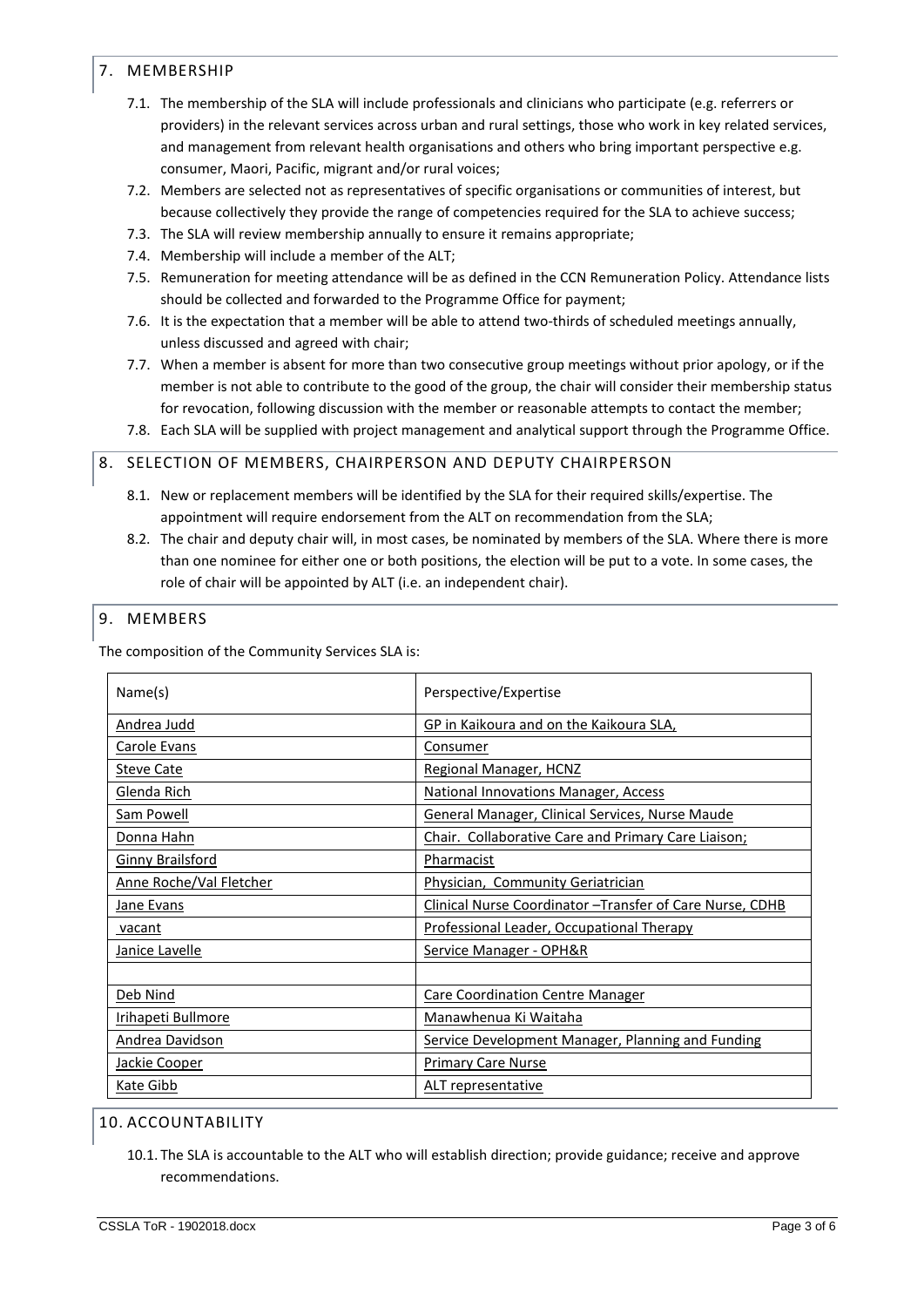## 11. WORK PLANS

- 11.1. The Community Services SLA will agree on their annual work plan and submit it to the ALT for approval via the CCN Programme Office. The work plan will be influenced by the CCN Strategic Plan, Ministry of Health Targets, the CDHB Annual Plan, legislative and other requirements;
- 11.2. The SLA will actively link with other CCN work programmes where there is common activity.

# 12. FREQUENCY OF MEETINGS

- 12.1. Meetings will be held bi monthly on the 1<sup>st</sup> Tuesday of the month with subgroup meetings being held when necessary resulting from the SLA meeting;
- 12.2. Meeting dates will be arranged annually, taking into consideration ALT meetings; to ensure reporting is current and up to date.

### 13. REPORTING

- 13.1. The SLA will report to the ALT on an agreed schedule via the CCN Programme Office;
- 13.2. Reports will be provided by the SLA in a template provided by the CCN Programme Office;
- 13.3.Where there is a risk, exception or variance to the SLA work plan, or an issue that requires escalation, a paper should be prepared in a template provided by the CCN Programme Office;
- 13.4.Where there is a new innovation or service recommendation, a paper should be prepared in a template provided by the CCN Programme office;
- 13.5.Where applicable, reporting will include progress against or contribution to Ministry of Health Performance and Health Targets.

# 14. MINUTES AND AGENDAS

- 14.1. Agendas and minutes will be coordinated between the SLA chair and facilitator;
- 14.2. Agendas will be circulated no less than seven days prior to the meeting, as will any material relevant to the agenda;
- 14.3. Minutes will be circulated to all group members within five working days of the meeting and minutes remain confidential whilst 'draft' and until agreed;
- 14.4. Copies of the approved minutes will be provided to the CCN Programme Office for inclusion on the CCN website. Any confidential or sensitive material should be excluded.

## 15. QUORUM

15.1. The quorum for meetings is half plus one SLA member from the total number of members of the SLA.

## 16. CONFLICTS OF INTEREST

- 16.1. Prior to the start of any new programme of work, conflict of interest will be stated, recorded on an Interest Register;
- 16.2.Where a conflict of interests exists, the member will advise the chair and withdraw from all discussion and decision making;
- 16.3. The Interests Register will be a standing item on SLA agenda's and be available to the Programme Office on request;

## 17. REVIEW

17.1. These terms of reference will be reviewed annually and may be altered intermittently to meet the needs of its members and the health system.

### 18. EVALUATION

18.1. Prior to the commencement of any new programme of work, the SLA will design evaluation criteria to evaluate and monitor on-going effectiveness of activities. Any evaluation will comply with the evaluations framework outlined by CCN and/or the ALT or CDHB as the funder.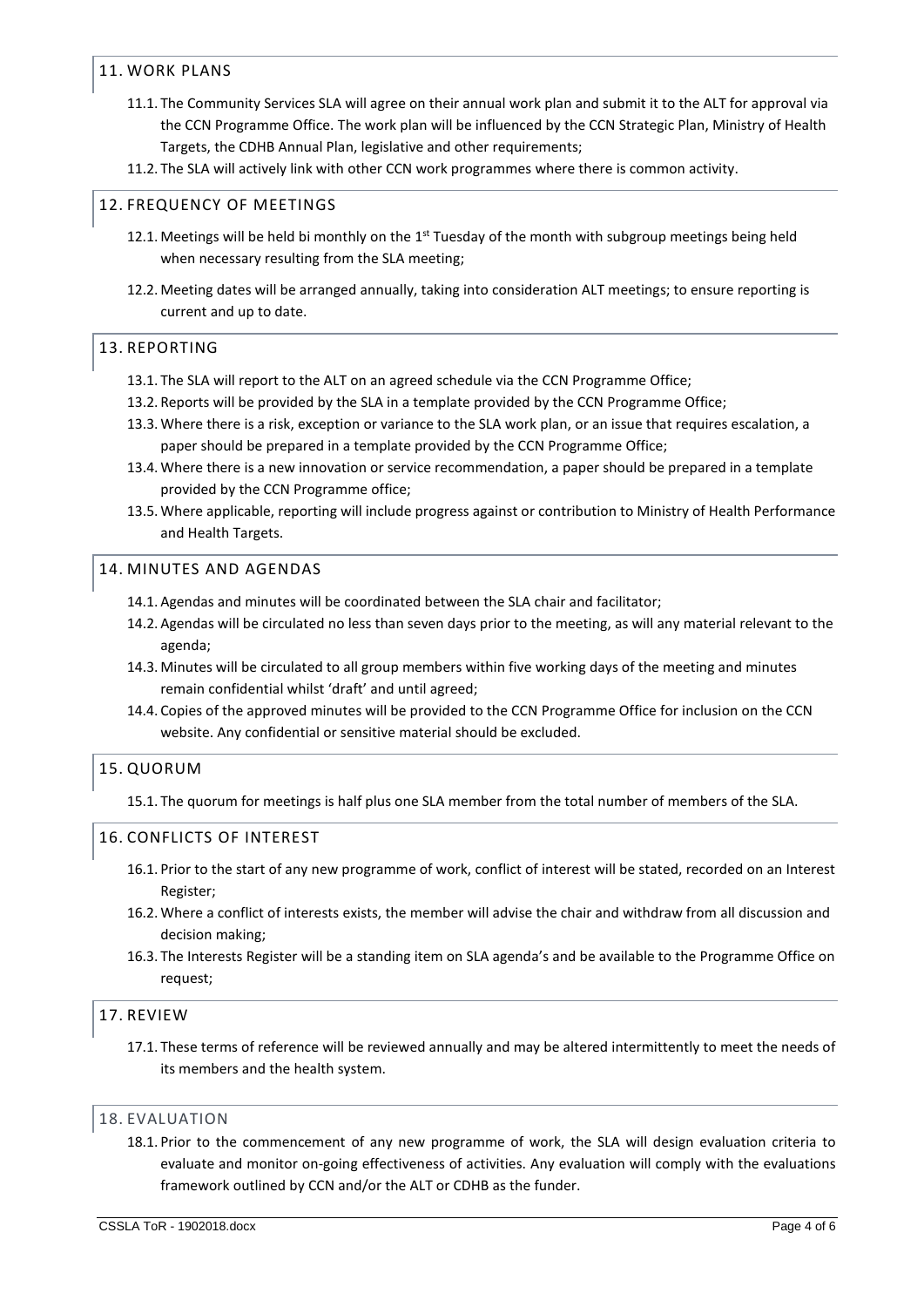### 19. RESPONSIBILITY OF THE SLA

- 19.1. Apply the delegated funding available to lead the required service/service change;
- 19.2. Establish new work groups to guide service design;
- 19.3.Design evaluation criteria to evaluate and monitor on-going effectiveness of service delivery. Any evaluation will comply with the evaluations framework outlined by CCN and/or the ALT or funder.

## ROLES & RESPONSIBILITIES

### 20. CHAIR / CLINICAL LEAD

- 20.1. Lead the team to identify and recommend opportunities for service improvement and redesign;
- 20.2. Lead the team in the development of the service vision and annual work plan;
- 20.3.Develop the team to respond to a service need; engaging with key stakeholders and interested parties best suited for the purpose of service innovation;
- 20.4.Work with the project manager/facilitator and/or analyst to produce work plans and other reports as required;
- 20.5. Provide leadership when implementing the group's outputs;
- 20.6.Work with the facilitator to facilitate meetings to achieve outcomes in an economical and efficient manner;
- 20.7. Be well prepared for meetings and ready to guide discussion towards action and/or decision;
- 20.8. Provide strong clinical leadership across all SLA work activity;
- 20.9. Meet with the other CCN leaders to identify opportunities that link or overlap, share information and agree on approaches.

#### 21. SLA MEMBERS

- 21.1. Bring perspective and/or expertise to the SLA table;
- 21.2.Understand and utilise best practice and alliance principles;
- 21.3. Analyse services and participate in service design;
- 21.4. Analyse proposals using current evidence bases;
- 21.5.Work as part of the team and share decision making;
- 21.6. Actively participate in service design and the annual planning process;
- 21.7. Be well prepared for each meeting.

### 22. PROJECT MANAGER/FACILITATOR

- 22.1. Support chairs and/or clinical leaders to develop work programmes that will transform services;
- 22.2. Provide or arrange administrative support;
- 22.3.Document and maintain work plans and reports to support the group's accountability to the ALT;
- 22.4.Develop project plans and implement within scope following direction from the group, CCN programme office and/or ALT as appropriate;
- 22.5.Work with the chair to drive the work plan by providing oversight and coordination, managing the resources and facilitating effective teamwork;
- 22.6. Keep key stakeholders well informed;
- 22.7. Proactively meet reporting and planning dates;
- 22.8. Activity work with other CCN groups to identify opportunities that link or overlap, share information and agree on approaches;
- 22.9. Identify report and manage risks associated with the SLA work activity.

### 23. PLANNING & FUNDING REPRESENTATIVE

23.1. Provide knowledge of the Canterbury Health System;